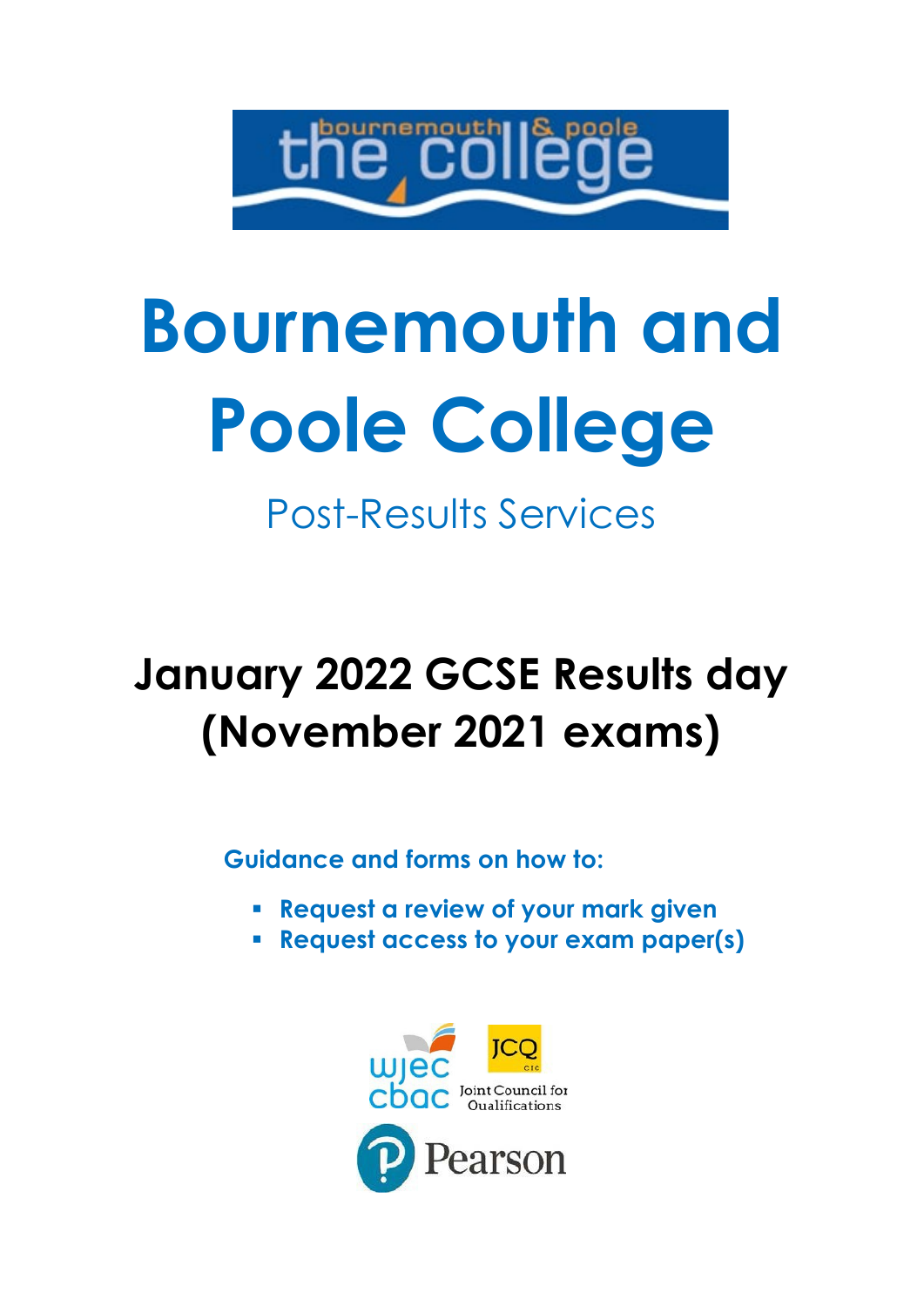#### **The awarding bodies provide the following services for GCSE Examinations:**

### **Access to Paper(s): Photocopy/Electronic copy**

A photocopy or electronic copy of your marked paper(s) can be requested from the exam boards. This can help you make the decision if you wish to proceed with one of the other services available.

\_\_\_\_\_\_\_\_\_\_\_\_\_\_\_\_\_\_\_\_\_\_\_\_\_\_\_\_\_\_\_\_\_\_\_\_\_\_\_\_\_\_\_\_\_\_\_\_\_\_\_\_\_\_\_\_\_\_\_\_\_\_\_\_\_\_\_\_\_\_\_\_\_\_\_\_\_\_\_\_\_\_\_\_\_\_\_\_\_\_\_\_\_\_

#### **Service 1: Clerical Re-check**

#### **GCSE £11 Per Paper**

A full clerical re-check – i.e. someone at the examination board will manually check the adding up of the marks on your paper

\_\_\_\_\_\_\_\_\_\_\_\_\_\_\_\_\_\_\_\_\_\_\_\_\_\_\_\_\_\_\_\_\_\_\_\_\_\_\_\_\_\_\_\_\_\_\_\_\_\_\_\_\_\_\_\_\_\_\_\_\_\_\_\_\_\_\_\_\_\_\_\_\_\_\_\_\_\_\_\_\_\_\_\_\_\_\_\_\_\_\_\_\_

#### **Service 2: Review of Marking**

#### **GCSE £40 Per Paper**

A review of marking includes a clerical re-check as in service 1 and a second examiner reviewing the paper again to identify genuine marking errors or any unreasonable marking.

\_\_\_\_\_\_\_\_\_\_\_\_\_\_\_\_\_\_\_\_\_\_\_\_\_\_\_\_\_\_\_\_\_\_\_\_\_\_\_\_\_\_\_\_\_\_\_\_\_\_\_\_\_\_\_\_\_\_\_\_\_\_\_\_\_\_\_\_\_\_\_\_\_\_\_\_\_\_\_\_\_\_\_\_\_\_\_

#### **Deadlines:**

| <b>Copies of Scripts to Support Reviews of Marking</b>            | 21st January              |
|-------------------------------------------------------------------|---------------------------|
| <b>Copies of Scripts to Support your Teaching and</b><br>Learning | 11 <sup>th</sup> February |
| Service 1 - Clerical re-check                                     | 11 <sup>th</sup> February |
| <b>Service 2 - Review of Marking</b>                              | 11 <sup>th</sup> February |

All enquiries about Post-Results Services must be made through the examination's office by the deadlines outlined above. The examination boards charge a fee for some of these services.

If you are considering an enquiry you can telephone the **Examination Office** for further advice Lansdowne 01202 205340 or North Road on 01202 205233 or email exams@bpc.ac.uk. You may wish to obtain access to your paper(s) before querying the result.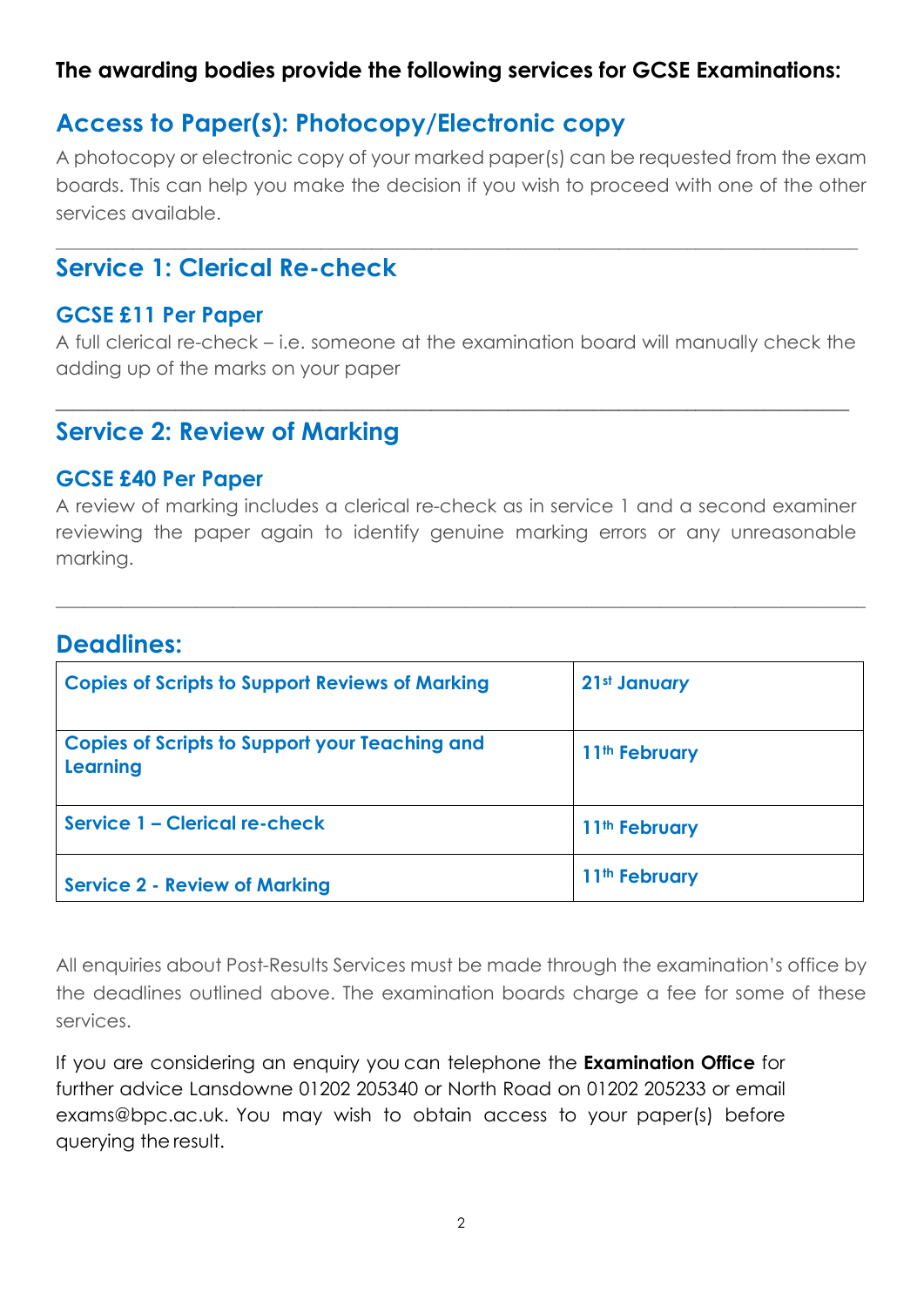You should be aware that where a clerical re-check or Review of Marking is undertaken, your unit and/or overall grade may be lowered, raised or confirmed.

Further details can be found on the JCQ website:

<https://www.jcq.org.uk/exams-office/post-results-services>

All requests must be made on the 'Enquiry about results' form(s) found overleaf together with the payment.

You can return the form(s) in person to the Reception. Payment must be made at this point.

All fees are non-refundable.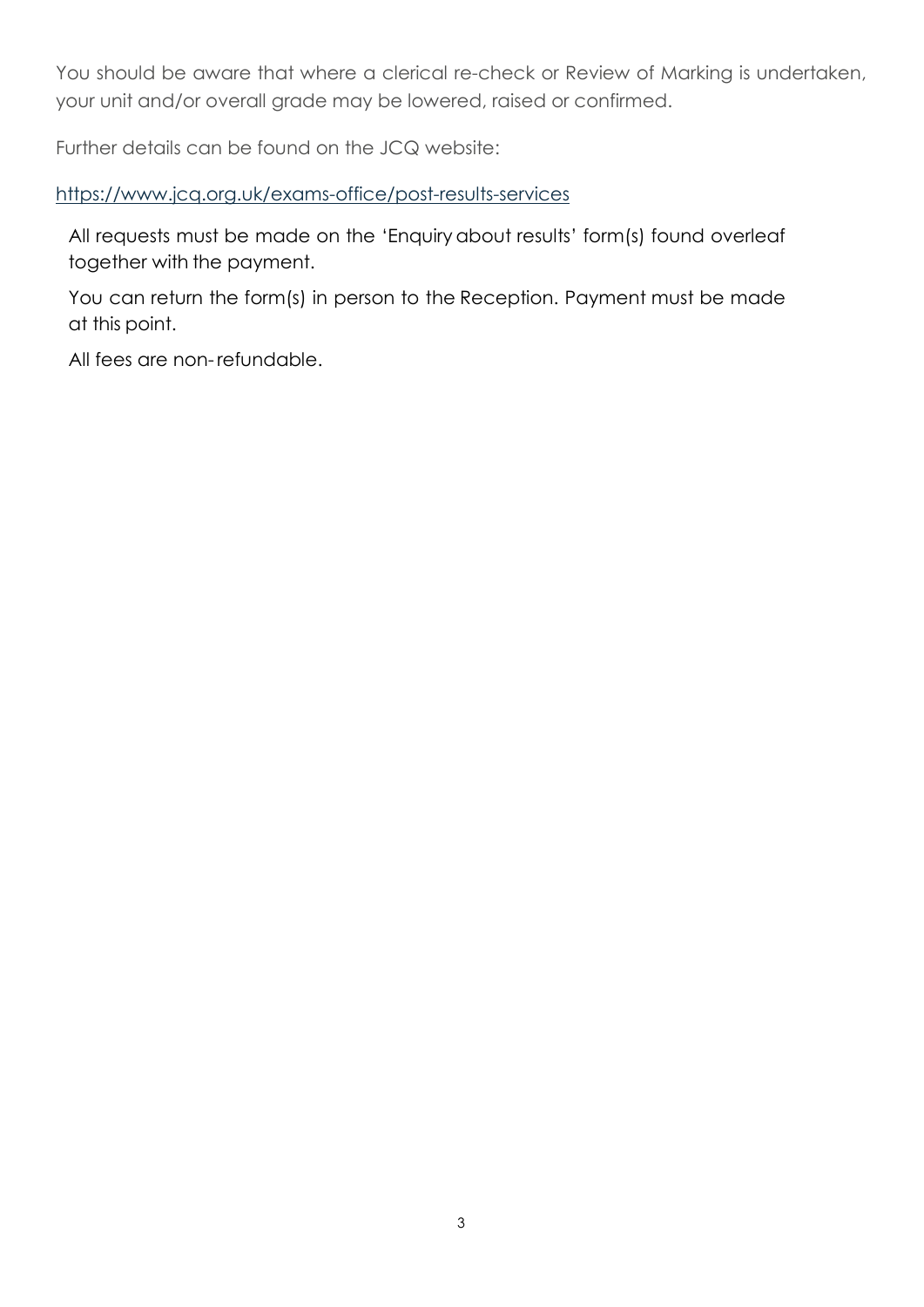# **Post-Results Service 1 and 2 form: November 2021 Results**

Please complete the questions and make payment at either North Road or Lansdowne reception.

| <b>Candidate Full Name</b>         |  |
|------------------------------------|--|
| <b>Candidate Date of Birth</b>     |  |
| <b>Candidate Number (if known)</b> |  |
| <b>Student ID Number</b>           |  |
| <b>Contact telephone number</b>    |  |
| <b>Contact email address</b>       |  |
| <b>Signature</b>                   |  |

| <b>Subject Title</b> | <b>Unit Code</b> | <b>Unit Title</b> | <b>Service Required</b> | <b>Fee</b> |
|----------------------|------------------|-------------------|-------------------------|------------|
|                      |                  |                   |                         |            |
|                      |                  |                   |                         |            |
|                      |                  |                   |                         |            |
|                      |                  |                   |                         |            |
|                      |                  |                   |                         |            |
|                      |                  |                   |                         |            |

| Payment Details:   | ABW code: 11017-00 |
|--------------------|--------------------|
| <b>Total Paid:</b> | GCSE:              |
|                    |                    |
| Date Paid:         |                    |
|                    |                    |